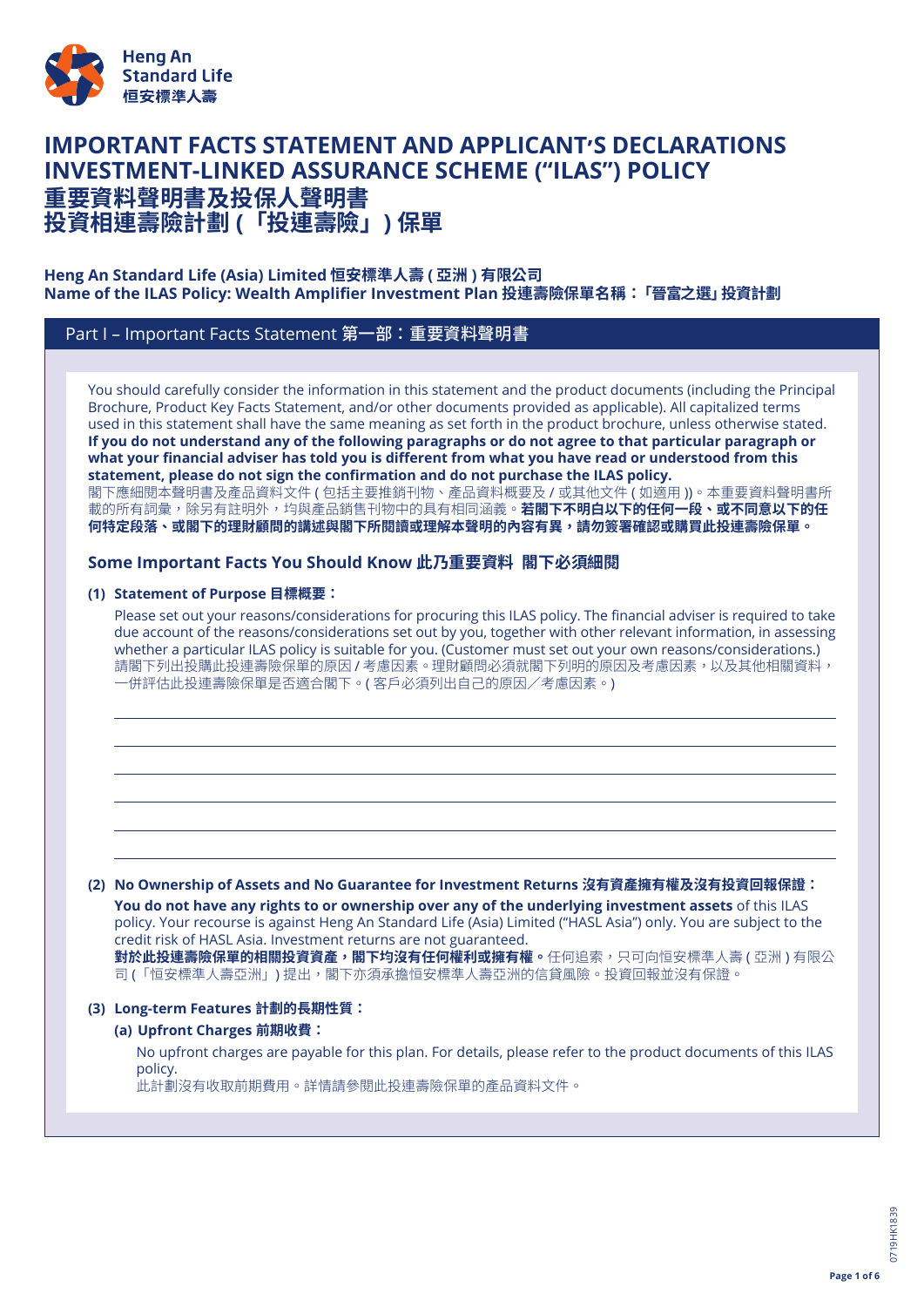#### **(b) Early surrender/withdrawal charges 提早退保 / 提取保單款項的收費:**

You will be subject to an **early surrender or withdrawal charge** (also known as **"Exit Charge"** in this ILAS policy) and **possible loss of entitlement to bonuses**, if policy termination (other than due to maturity of the policy or the value of the Policy Account becomes zero) or surrender or partial withdrawal occurs within a prescribed period before the end of the policy term. The Exit Charge is calculated as follows: 若閣下在保單期滿前的指定時限內終止保單 ( 不包括保單期滿或保單賬戶價值成為零 )、退保或提取部份保單款項, 均須支付**提早退保或提取保單款項的收費** ( 此投連壽險保單內亦稱為**「退保費用」**),**並可能因此喪失獲得紅利的權 利。**退保費用的計算方法如下:

When applying Exit Charge, the charge will be calculated according to the following formula: 當收取退保費用時,有關費用的金額將根據以下方式計算:



- "A" is the greater of (i) 50% of the original contribution amount made to relevant account minus the remaining value of that account after the pay out and (ii) zero. (i) 有關賬戶的原有供款金額之 50% 扣除該賬戶在支付有關款項後的剩餘價值及 (ii) 零,以較高者為準
- "B" is 50% of the original contribution amount made to the relevant account. 有關賬戶的原有供款金額之 50%
- " $C$ " is the original contribution amount in the relevant account X the Exit Charge percentage. 有關賬戶的原有供款金額 X 退保費用百分比

The applicable Exit Charge percentage is as set out in the table below: 以下列明適用退保費用百分比:

| <b>Holding period per account</b><br>(as of month end)<br>每個賬戶之持有時間<br>(截至月底) | <b>Exit Charge</b><br>percentage<br>退保費用百分比 | <b>Holding period per account</b><br>(as of month end)<br>每個賬戶之持有時間<br>(截至月底) | <b>Exit Charge</b><br>percentage<br>退保費用百分比 |
|-------------------------------------------------------------------------------|---------------------------------------------|-------------------------------------------------------------------------------|---------------------------------------------|
| 1                                                                             | 8.35834%                                    | 31                                                                            | 4.10854%                                    |
| $\overline{2}$                                                                | 8.21668%                                    | 32                                                                            | 3.96688%                                    |
| $\overline{3}$                                                                | 8.07502%                                    | 33                                                                            | 3.82522%                                    |
| $\overline{4}$                                                                | 7.93336%                                    | 34                                                                            | 3.68356%                                    |
| $\overline{5}$                                                                | 7.79170%                                    | 35                                                                            | 3.54190%                                    |
| 6                                                                             | 7.65004%                                    | 36                                                                            | 3.40024%                                    |
| $\overline{7}$                                                                | 7.50838%                                    | 37                                                                            | 3.25858%                                    |
| 8                                                                             | 7.36672%                                    | 38                                                                            | 3.11692%                                    |
| 9                                                                             | 7.22506%                                    | 39                                                                            | 2.97526%                                    |
| 10                                                                            | 7.08340%                                    | 40                                                                            | 2.83360%                                    |
| 11                                                                            | 6.94174%                                    | 41                                                                            | 2.69194%                                    |
| 12                                                                            | 6.80008%                                    | 42                                                                            | 2.55028%                                    |
| 13                                                                            | 6.65842%                                    | 43                                                                            | 2.40862%                                    |
| 14                                                                            | 6.51676%                                    | 44                                                                            | 2.26696%                                    |
| 15                                                                            | 6.37510%                                    | 45                                                                            | 2.12530%                                    |
| 16                                                                            | 6.23344%                                    | 46                                                                            | 1.98364%                                    |
| 17                                                                            | 6.09178%                                    | 47                                                                            | 1.84198%                                    |
| 18                                                                            | 5.95012%                                    | 48                                                                            | 1.70032%                                    |
| 19                                                                            | 5.80846%                                    | 49                                                                            | 1.55866%                                    |
| 20                                                                            | 5.66680%                                    | 50                                                                            | 1.41700%                                    |
| 21                                                                            | 5.52514%                                    | 51                                                                            | 1.27534%                                    |
| 22                                                                            | 5.38348%                                    | 52                                                                            | 1.13368%                                    |
| 23                                                                            | 5.24182%                                    | 53                                                                            | 0.99202%                                    |
| 24                                                                            | 5.10016%                                    | 54                                                                            | 0.85036%                                    |
| 25                                                                            | 4.95850%                                    | 55                                                                            | 0.70870%                                    |
| 26                                                                            | 4.81684%                                    | 56                                                                            | 0.56704%                                    |
| 27                                                                            | 4.67518%                                    | 57                                                                            | 0.42538%                                    |
| 28                                                                            | 4.53352%                                    | 58                                                                            | 0.28372%                                    |
| 29                                                                            | 4.39186%                                    | 59                                                                            | 0.14206%                                    |
| 30                                                                            | 4.25020%                                    | 60 & onward<br>60 或之後                                                         | 0.00000%                                    |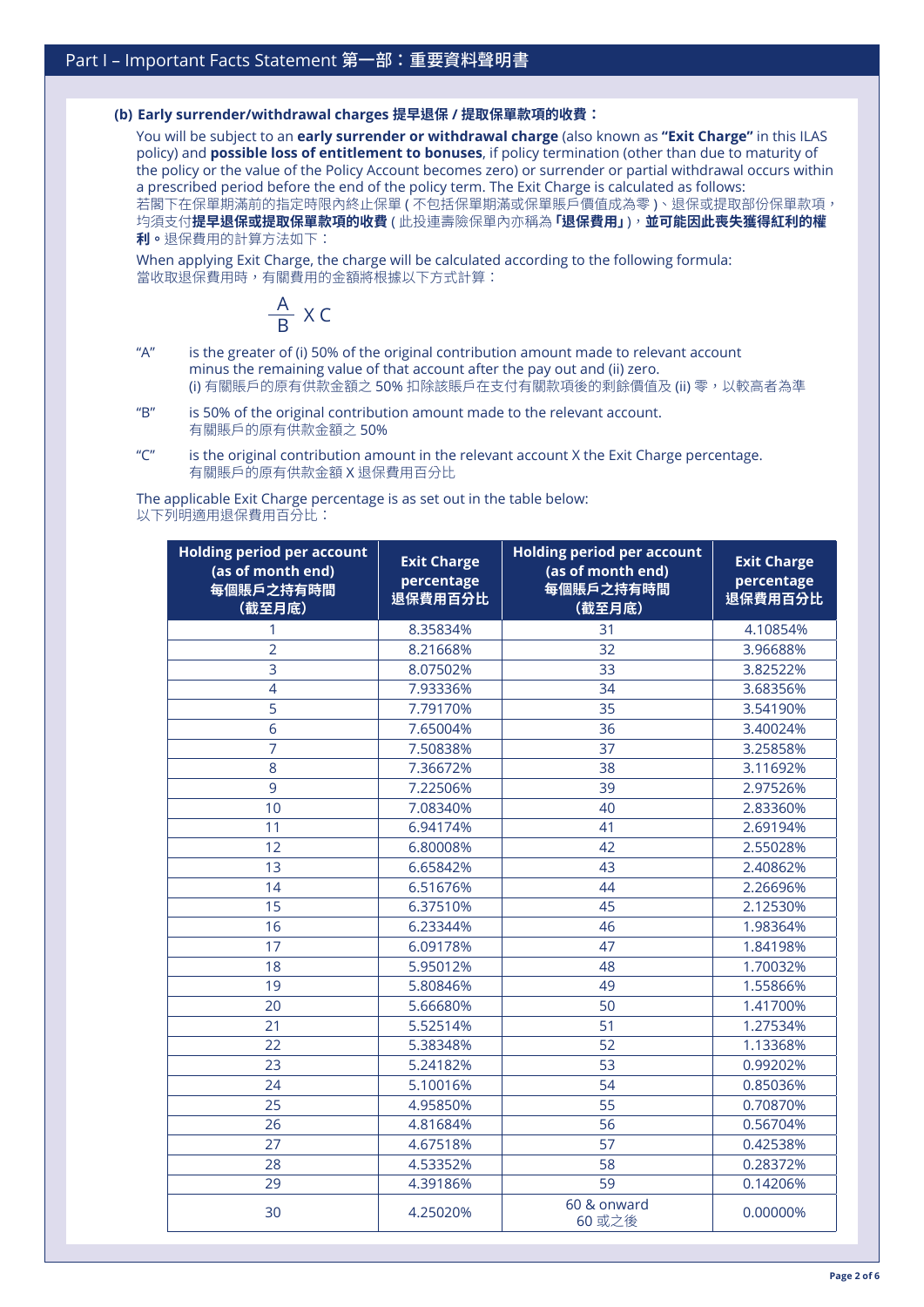#### **(c) Large Value Bonus 大額獎賞:**

You will be entitled to Large Value Bonus if you meet certain conditions. For details, please refer to the product documents of this ILAS policy. 若閣下符合指定的要求,可享有大額獎賞。詳情請參閱此投連壽險保單的產品資料文件。

#### **(4) Fees and Charges 費用及收費 :**

**Some fees/charges will be deducted** from the contributions you pay and/or your ILAS policy value, and will reduce the amount available for investment. Accordingly, **the return on your ILAS policy as a whole may considerably be lower than the return of the underlying funds you selected.** For details, please refer to the product documents of this ILAS policy.

**某些費用 / 收費將從閣下支付的供款及 / 或閣下投連壽險保單的價值中扣減**,並會減少可供投資的金額。因此,**閣下 投連壽險保單的整體回報有可能遠低於閣下所選取的相關基金的回報。**詳情請參閱此投連壽險保單的產品資料文件。

#### **(5) Switching of Investment Choices 轉換投資選擇:**

If you switch your investment choices, you may be subject to a charge (currently waived) and your risk may be increased or decreased.

若閣下轉換投資選擇,可能需要支付相關收費 ( 現時豁免 ),而閣下所承受的風險亦有可能因而增加或減少。

#### **(6) Risk of Early Termination 提早終止的風險:**

**Your ILAS policy may be automatically early terminated and you could lose all your contributions paid and benefits accrued** if any condition of automatic early termination if triggered. This may happen if your policy has very low or negative value (e.g. poor investment performance), etc. For details, please refer to the product documents of this ILAS policy.

若有任何啟動保單自動提早終止的情況出現,**閣下的投連壽險保單或會被自動提早終止,而閣下亦會因此損失所有已 付供款及累算權益。**可能啟動保單自動提早終止的情況包括:閣下的保單總值處於十分低或負數的水平 ( 例如:投資 表現不理想 ) 等。詳情請參閱此投連壽險保單的產品計劃資料文件。

#### **(7) Licensed Insurance Intermediaries' Remuneration 持牌保險中介人的酬勞:**

**If you take up this ILAS policy, the licensed insurance broker will on average receive remuneration of HK\$7.50 per HK\$100 of the contribution that you pay.** The remuneration is an average figure calculated on the assumption that you will pay the Initial Contribution at policy issuance. It covers all payments to the licensed insurance broker directly attributable to the sale of this ILAS policy (including upfront and future commissions, bonuses and other incentives). You are entitled to make enquiry with your licensed insurance broker if you wish to know more about the remuneration that he/she/they may receive in respect of this policy.

**若閣下選擇投購此投連壽險保單,持牌保險經紀將會就閣下每繳付 100 港元的供款金額中,獲取平均 7.50 港元的酬 勞。**持牌保險經紀的酬勞是基於閣下於保單繕發時所支付的首次供款的假設下計算所得的平均值。該酬勞包括所有直 接因銷售此保單而向持牌保險經紀支付的金額 ( 包括前期及其後的佣金、花紅及其他獎金 )。閣下如欲進一步了解持牌 保險經紀就此投連壽險保單可能收取的酬勞,閣下有權向閣下的持牌保險經紀查詢。

I ("customer") confirm that I have read and understood and agree to be bound by paragraphs above. 本人 (「客戶」) 現確認已閱讀及明白,並同意受以上各段的約束。

| Name of First Policy Owner  | Signature of First Policy Owner  | Date (dd/mm/yy) |
|-----------------------------|----------------------------------|-----------------|
| 第一保單持有人姓名                   | 第一保單持有人簽署                        | 日期(日/月/年)       |
| Name of Second Policy Owner | Signature of Second Policy Owner | Date (dd/mm/yy) |
| 第二保單持有人姓名                   | 第二保單持有人簽署                        | 日期(日/月/年)       |
| Name of financial adviser   | Signature of financial adviser   | Date (dd/mm/yy) |
| 理財顧問姓名                      | 理財顧問簽署                           | 日期(日/月/年)       |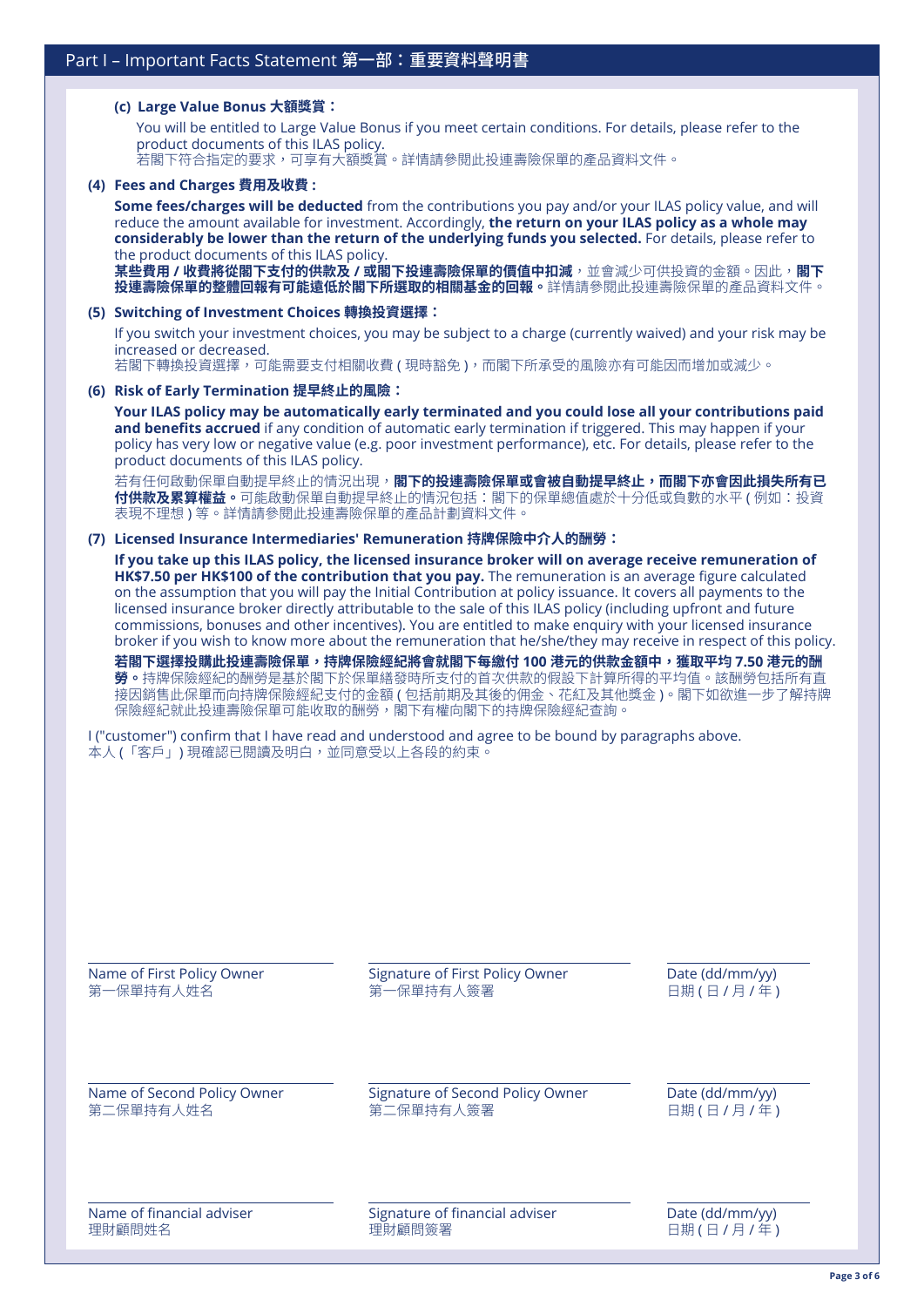| Part II - Applicant's Declarations 第二部: 投保人聲明書                                                                                                                                                                                                                                                                                                                                                    |                                               |                              |
|---------------------------------------------------------------------------------------------------------------------------------------------------------------------------------------------------------------------------------------------------------------------------------------------------------------------------------------------------------------------------------------------------|-----------------------------------------------|------------------------------|
| <b>Section I: Disclosure Declaration</b><br>甲部:披露聲明                                                                                                                                                                                                                                                                                                                                               |                                               |                              |
| • I ("customer") confirm that the licensed insurance intermediary, (name of the licensed insurance intermediary)                                                                                                                                                                                                                                                                                  |                                               |                              |
|                                                                                                                                                                                                                                                                                                                                                                                                   | (licence number)                              | $\mathbf{r}$                 |
| has conducted a Financial Needs Analysis and Risk Profile Questionnaire for me.                                                                                                                                                                                                                                                                                                                   |                                               |                              |
| 本人(「客戶」)確認持牌保險中介人(持牌保險中介人的姓名)                                                                                                                                                                                                                                                                                                                                                                     |                                               | (牌照號碼)                       |
|                                                                                                                                                                                                                                                                                                                                                                                                   | 已為本人進行「財務需要分析」及「風險承擔能力問卷」。                    |                              |
| I have received, read and understood the following documents:<br>本人已收取,閱讀及明白以下文件:                                                                                                                                                                                                                                                                                                                 |                                               |                              |
| · Principal Brochure (consists of the product brochure and Investment Choices Brochure)<br>主要推銷刊物 (由產品銷售刊物及投資選擇刊物構成)<br>• Product Key Facts Statement<br>產品資料概要                                                                                                                                                                                                                                   |                                               |                              |
| · I fully understand and accept the potential loss associated with any market value adjustment, where HASL Asia has<br>the right and absolute discretion under certain situations (e.g. early policy surrender) to apply a downward / negative<br>market value adjustment to the ILAS policy.<br>本人完全明白及同意承受可能因市場價格調整所引致的潛在損失,及恒安標準人壽亞洲在一些特定的情況下 ( 例如:提早退保 )<br>有權及擁有絕對的酌情權對投連壽險保單作出市值下調 / 負市值調整。 |                                               |                              |
|                                                                                                                                                                                                                                                                                                                                                                                                   |                                               |                              |
| Name of First Policy Owner<br>第一保單持有人姓名                                                                                                                                                                                                                                                                                                                                                           | Signature of First Policy Owner<br>第一保單持有人簽署  | Date (dd/mm/yy)<br>日期(日/月/年) |
| Name of Second Policy Owner<br>第二保單持有人姓名                                                                                                                                                                                                                                                                                                                                                          | Signature of Second Policy Owner<br>第二保單持有人簽署 | Date (dd/mm/yy)<br>日期(日/月/年) |

Name of financial adviser **Signature of financial adviser** Date (dd/mm/yy) 理財顧問姓名 フランス エンジェンス 理財顧問簽署 こうしょう エンジェンス エンストリック ロバイン 日期 ( 日 / 月 / 年 )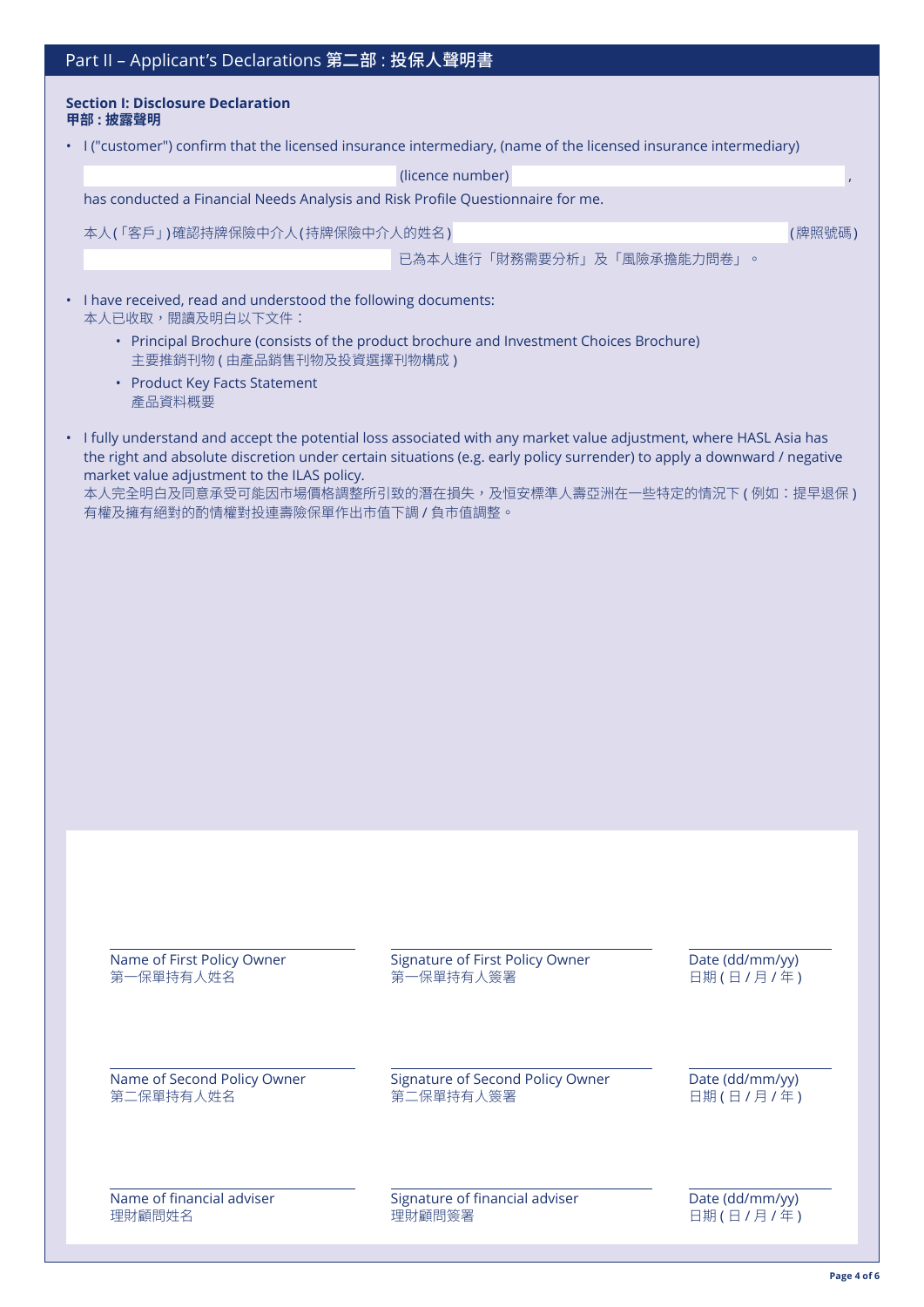#### **Section II: Suitability Declaration 乙部:適合性聲明**

I ("customer") understand and agree that (tick one only): 本人 (「客戶」) 明白並同意 ( 只可選一項 ):

# $\mathsf{A}$

the features and risk level of the ILAS policy and my selected mix of underlying investment choices are suitable for me based on my disclosed current needs and risk profile, etc. as indicated in the Financial Needs Analysis and Risk Profile Questionnaire. 根據本人於「財務需要分析」及「風險承擔能力問卷」所披露的現時需要及風險承擔能力等資料,此投連壽險保單之特點及其風 險級別與本人所選擇的相關投資選擇組合均適合本人。

### OR 或

## $B$

despite the fact that the features and/or risk level of the ILAS policy and/or my selected mix of underlying investment choices may not be suitable for me based on my disclosed current needs & risk profile, etc. as indicated in the Financial Needs Analysis and Risk Profile Questionnaire, I confirm that it is my intention and desire to proceed with my application(s) as explained below:

|  |  | 儘管根據本人於「財務需要分析」及「風險承擔能力問卷」所披露的現時需要及風險承擔能力等資料,此投連壽險保單之特點及/   |
|--|--|-------------------------------------------------------------|
|  |  | 或風險級別及/或本人選擇的相關投資選擇組合可能並不適合本人,但本人確認基於下述原因,本人打算及意欲申請此投連壽險保單: |

(If Box B is ticked, customer must complete explanation in this box.) (如選擇「B」項,客戶必須於此欄內提供原因。)

I acknowledge I should not purchase this ILAS policy and/or the selected mix of underlying investment choices unless I understand these and their suitability has been explained to me and that the final decision is mine. 本人確認,除非本人清楚了解此投連壽險保單及 / 或所選擇的相關投資選擇組合,並已獲解釋此投連壽險保單的合適性;否則, 本人不應購買此投連壽險保單及 / 或選取相關的投資選擇組合。本人擁有最終的決定權。

I understand that HASL Asia will retain copy(ies) of the completed Financial Needs Analysis and Risk Profile Questionnaire for verification purpose.

本人明白恒安標準人壽亞洲將保留已填妥的「財務需要分析」及「風險承擔能力問卷」副本作核實之用。

| Name of First Policy Owner | <b>Signature of First Policy Owner</b> | Date (dd/mm/yy) |
|----------------------------|----------------------------------------|-----------------|
| 第一保單持有人姓名                  | 第一保單持有人簽署                              | 日期(日/月/年)       |
| Name of First Policy Owner | <b>Signature of First Policy Owner</b> | Date (dd/mm/yy) |
| 第二保單持有人姓名                  | 第二保單持有人簽署                              | 日期(日/月/年)       |
| Name of financial adviser  | Signature of financial adviser         | Date (dd/mm/yy) |
| 理財顧問姓名                     | 理財顧問簽署                                 | 日期(日/月/年)       |
| <b>Notes:</b>              |                                        |                 |

1. In this Statement & Declaration, "I" refers to customer. "Proposed Policy Owner" also refers to customer. The singular shall include the plural; the word "I" shall include "we"; & the word "my" shall include "our". For joint Proposed Policy Owners, all Proposed Policy Owners must sign all sections. 就重要資料聲明書及投保人聲明書而言,「本人」指客戶。「準保單持有人」亦指客戶。單數包括複數;「本人」包括「我們」的涵義;及「本

人的」包括「我們的」的涵義。若為聯名的準保單持有人,所有的準保單持有人必須在所有部分內簽署。

2. The customer(s) are required to inform the financial adviser or HASL Asia if there is any material change of information provided in these Declarations before the policy is issued. 若重要資料聲明書及投保人聲明書上填報的資料有任何重大改變,閣下在保單簽發前,必須通知閣下的理財顧問或恒安標準人壽亞洲。